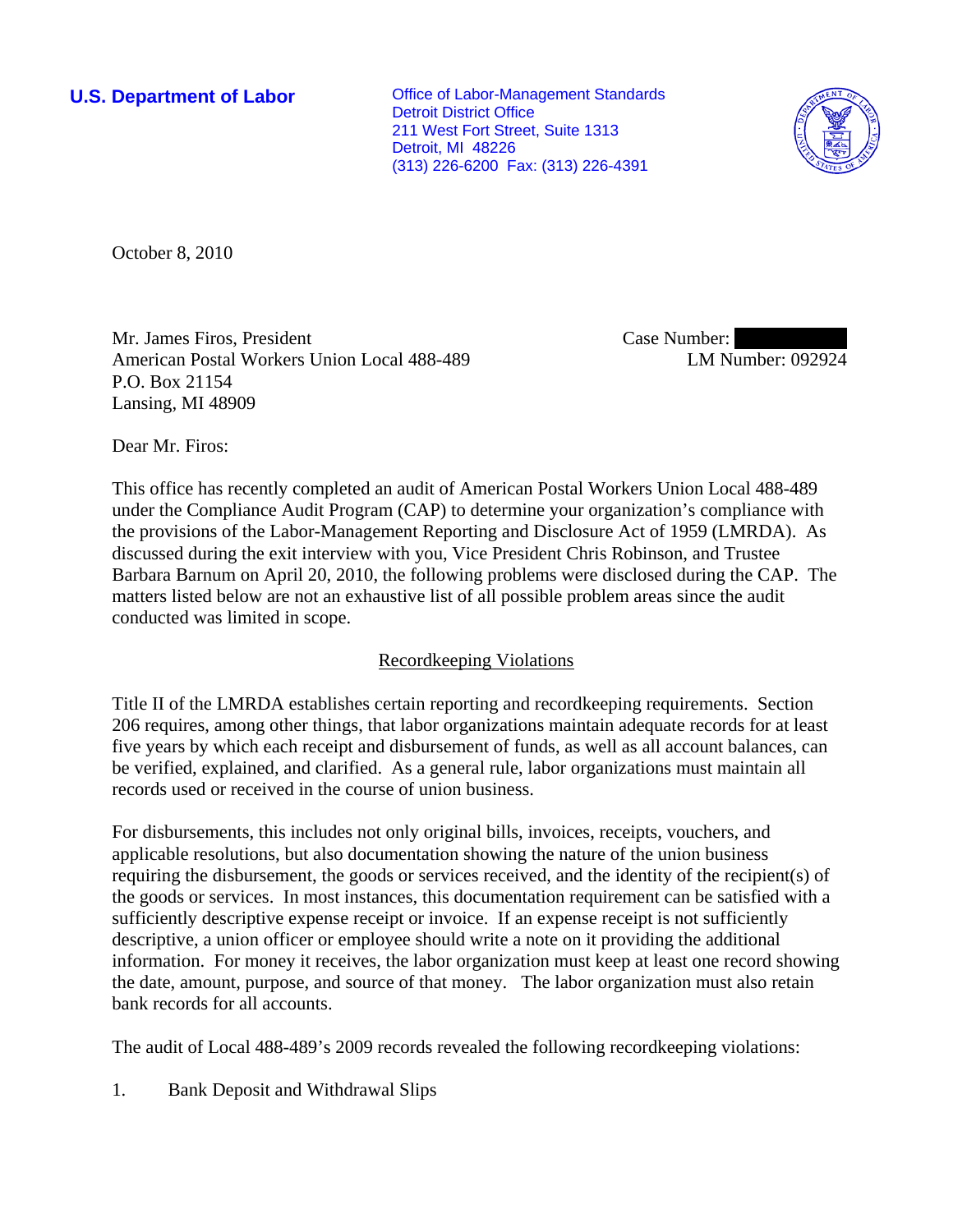Local 488-489 failed to maintain deposit slips for deposits made into the local's scholarship fund totaling \$249.19 and for deposits made into the local's savings account totaling \$2,524.32. Local 488-489 also failed to maintain withdrawal slips for cash withdrawals made from the local's scholarship fund totaling \$1,755.19. As previously noted above, labor organizations must retain bank records, including returned deposit and withdrawal slips, for all accounts.

2. Failure to Record Receipts

Local 488-489 did not record in its receipts journal any information concerning two deposits totaling \$333.75 that are listed on the local's checking account bank statements in May and July 2009. As previously noted above, union receipts records must include an adequate identification of all money the union receives. The records should show the date and amount received, the source of the money, and the purpose. The union's failure to record all such income information in its receipts journal could cause the union to omit such income on its LM report, include it on an LM report for the wrong year, or misclassify it.

3. Failure to Record Disbursements

Local 488-489 did not record in its disbursements journal two checks totaling \$1,081.79. For example, check number |||||||||||||, issued to ||||||||||| ||| ||||||||||||||||||||||| for \$444.34 and dated December 29, 2009, was not recorded in the disbursements journal. Moreover, Local 488-489 failed to record 12 checks totaling \$16,271.54 relating to payments made for payroll taxes. Although the amount of the payroll tax disbursements were included in the gross paycheck amounts that were recorded in the disbursements journal, no supporting documentation was maintained to verify, explain, and clarify the unrecorded checks made for payroll taxes. The failure to record checks in the disbursements journal could result in the union reporting some disbursements for a different year than that in which they were actually made, not reporting them at all, or misclassifying them.

4. General Expenditures

Local 488-489 did not retain adequate documentation for checks written to outside parties totaling at least \$1,352.90. For example, check was issued to National Pen Company for \$852.90, but no receipts or billing statements were retained that supported those payments or provided sufficient details regarding the purchase. As previously noted, labor organizations must retain original receipts, bills, and vouchers for all disbursements.

5. Reimbursed Auto Expenses

Local 488-489 officers and employees who received reimbursement for business use of their personal vehicles did not retain adequate documentation to support payments to them totaling at least \$2,199.60 during the audit period. The union must maintain records that identify the dates of travel, locations traveled to and from, and number of miles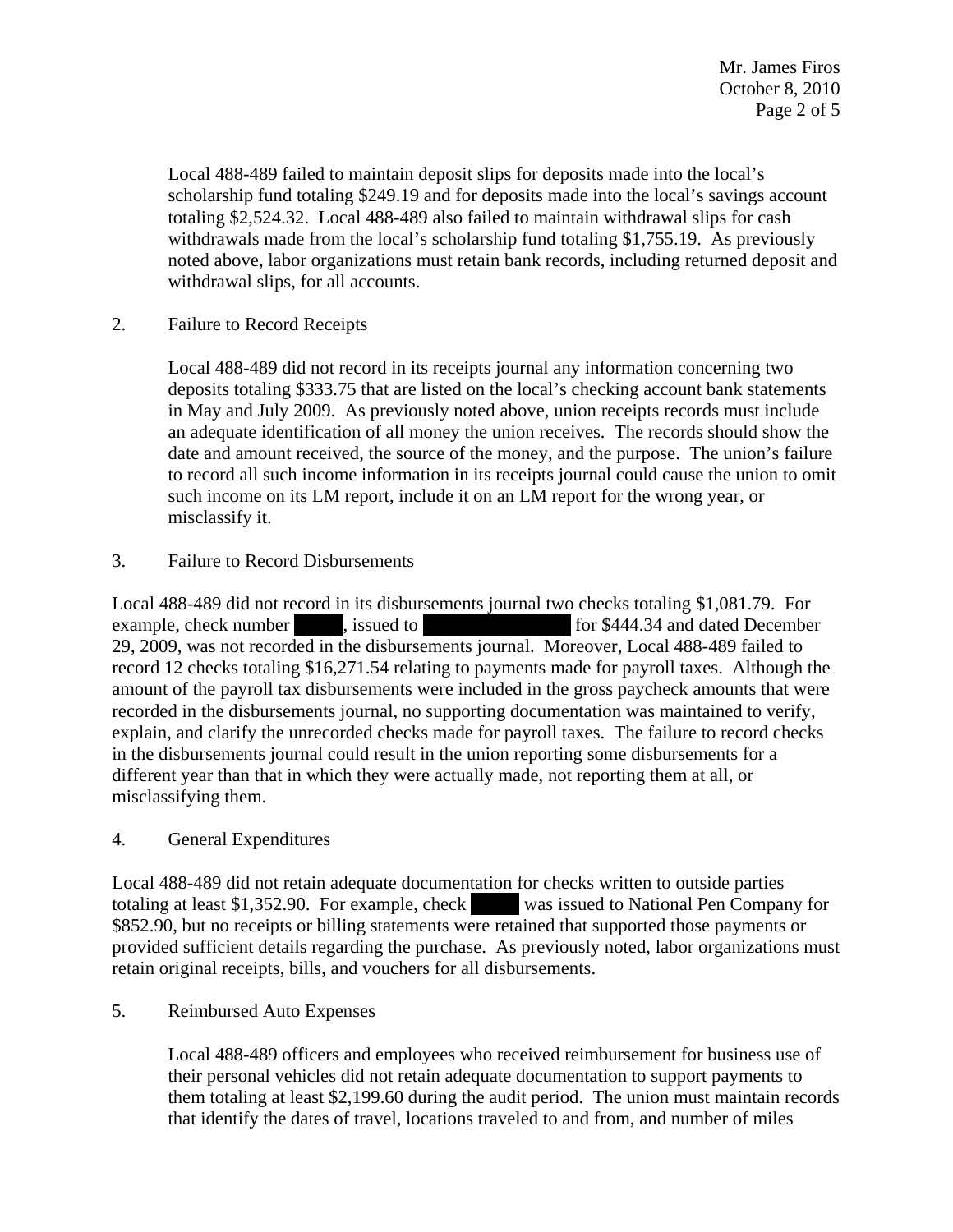driven. The record must also show the business purpose of each use of a personal vehicle for business travel by an officer or employee who was reimbursed for mileage expenses. Enclosed is a copy of OLMS Compliance Tip *Reimbursed Travel Expense Payments* for further guidance on this matter.

# 6. Credit Card Expenses

Local 488-489 did not retain adequate documentation for credit card expenses incurred by union officers and employees. Specifically, a review of the local's documentation for credit card purchases revealed that there was at least \$2,721.46 in charges where a receipt was not maintained and there was no indication of the identity of the purchaser. For example, the union purchased tickets totaling \$1,603 to a Lansing Lugnuts baseball game, but did not maintain any invoices or receipts for the charges or specify either the purpose of the charges or the identity of the person who incurred them in any of its disbursements records. Also, there was at least an additional \$2,751.28 in charges where a receipt was provided, but the identity of the purchaser was not shown.

As previously noted above, labor organizations must retain original receipts, bills, and vouchers for all disbursements. The president and treasurer (or corresponding principal officers) of your union, who are required to sign your union's LM report, are responsible for properly maintaining union records. Enclosed is a copy of OLMS Compliance Tip *Union Credit Card Policy* for further guidance on this matter.

Based on your assurance that Local 488-489 will retain adequate documentation in the future, OLMS will take no further enforcement action at this time regarding the above violations.

## Reporting Violations

The audit disclosed a violation of LMRDA Section 201(a), which requires that a union submit a copy of its revised constitution and bylaws with its LM report when it makes changes to its constitution or bylaws. Local 488-489 amended its bylaws in September 2007, but did not file a copy with its LM report for that year. Local 488-489 has now filed a copy of its bylaws.

The audit also disclosed a violation of LMRDA Section 201(b), which requires the president and treasurer, or corresponding principal officers, of each labor organization to file an annual financial report accurately disclosing the union's financial condition and operations. The report must be filed within 90 days after the end of the labor organization's fiscal year. The law does not authorize OLMS to grant an extension of time for filing reports. As Local 488-489's fiscal year ends on December 31, it must file its annual financial report by March 31 of each year (or by March 30 in leap years). On June 1, 2010, Local 488-489 filed its Form LM-3 for the fiscal year ended December 31, 2009. At the exit interview, you agreed that Local 488-489 will file all future reports with OLMS in a timely manner.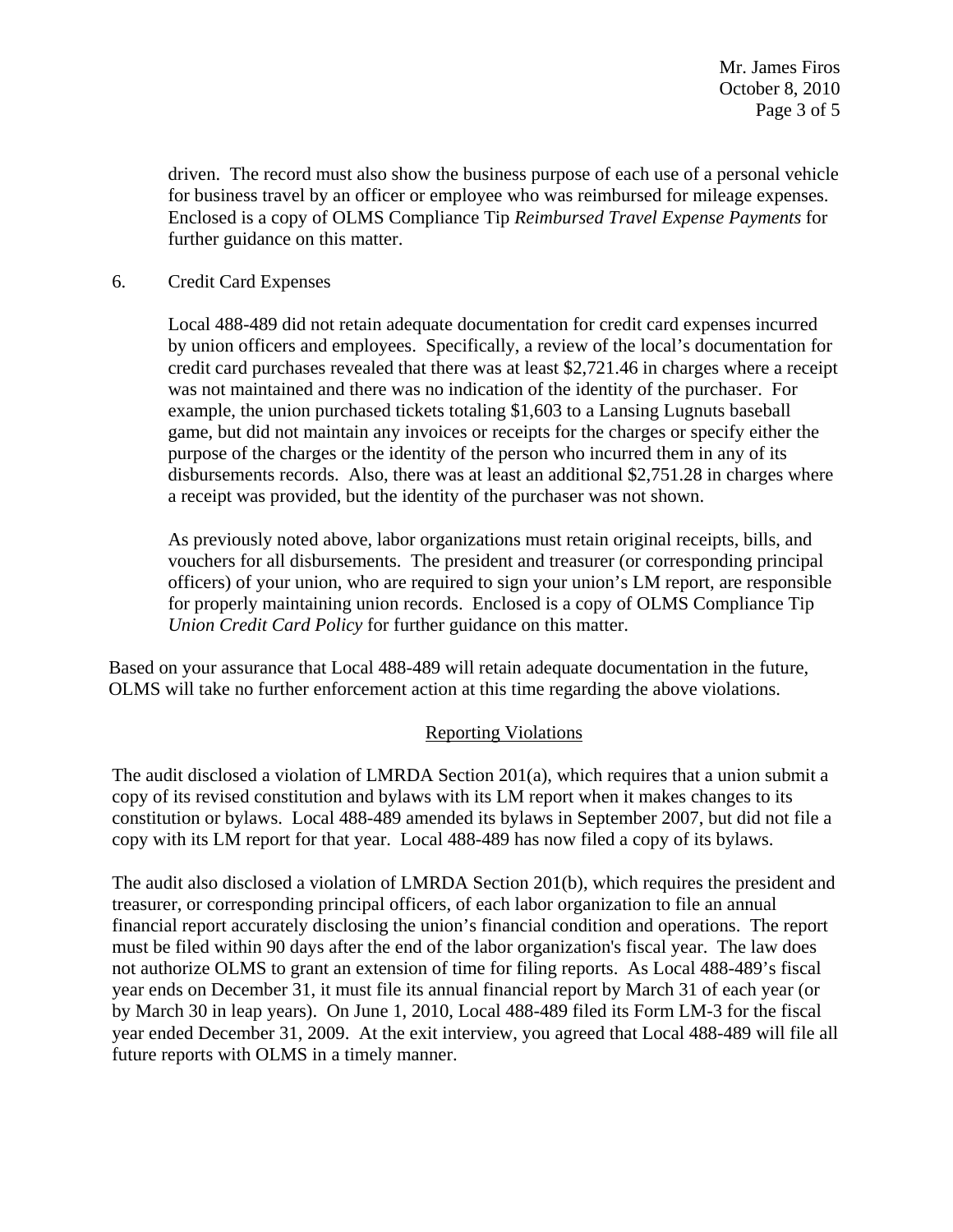Mr. James Firos October 8, 2010 Page 4 of 5

#### Other Issues

The audit disclosed the following other issues:

1. Duplicate Receipts

During the opening interview, you indicated that members of Local 488-489 repay any unused monies previously paid to the member as an advance for union travel. The treasurer records the payments in the union's receipts journal, but he does not issue receipts to the payer. Although no instance took place in 2009 in which a member had unused travel advance monies, OLMS recommends that Local 488-489 use a duplicate receipt system where the union issues original pre-numbered receipts to all members who make payments directly to the union and retains copies of those receipts. A duplicate receipt system is an effective internal control because it ensures that a record is created of income which is not otherwise easily verifiable. If more than one duplicate receipt book is in use, the union should maintain a log to identify each book, the series of receipt numbers in each book, and to whom each book is assigned. Furthermore, Local 488-489 officers should consider performing a cash count when money is turned over to another officer and sign a receipt that documents the parties involved and the date and amount of funds handed over.

## 2. Savings Account Signatories

The LMRDA outlines general fiduciary responsibilities for officers and employees of labor organizations. Union officials occupy positions of trust and, therefore, must ensure that the union's funds and other assets are used solely for the benefit of the union and its members. To prevent, or at least inhibit, the misuse of their funds, most organizations install internal controls over the handling of their finances. During the opening interview, you indicated that you are the only signatory on the local's scholarship fund savings account. This is not a recommended financial practice and Local 488-489 is encouraged to adopt a policy requiring at least two signatures on each savings account withdrawal or transfer. Each signer should fully understand that his/her fiduciary responsibilities demand that he/she know the purpose and legitimacy of each transaction before signing a withdrawal slip.

3. Fund Transfers

The audit disclosed that the union records fund transfers as disbursements and receipts to and from each participating account. Transfers between separate bank accounts or between special funds of the labor organization do not represent the flow of cash in and out of the labor organization. Therefore, Local 488-489 must ensure that these transfers are not included as receipts and disbursements of the labor organization on the LM report.